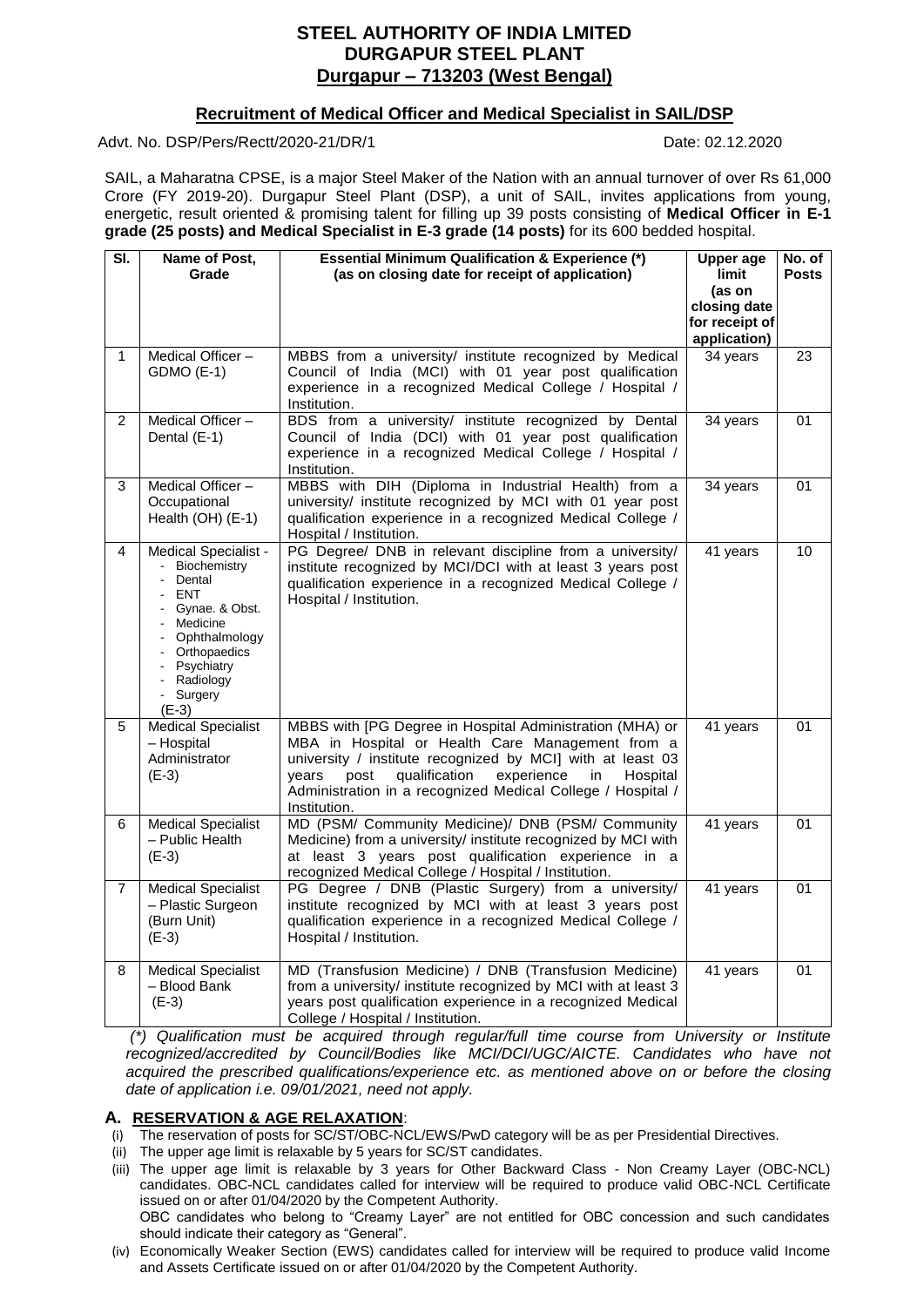- (v) In the case of Persons with Disability (PwD) category, upper age limit is relaxable by 10 years for GENERAL/UR/EWS, 15 years for SC/ST and 13 years for OBC-NCL candidates. Orthopaedically Handicapped candidates with One Leg affected **OR** One Arm affected **OR** Both One Leg & One Arm affected and having disability of 40% or more shall only be considered. PwD candidates called for interview will be required to produce valid disability certificate issued by the Medical Board duly constituted as per Govt. guidelines. They have to satisfy the relaxed Physical Standard required for the posts.
- (vi) In case of Ex-Servicemen (ESM), upper age limit is relaxable as per Government directives.
- (vii) For Departmental candidates (employees of SAIL), the upper age limit shall be 45 years for the post of Medical Officer (E-1) irrespective of the caste/category of the candidates. The term departmental candidates means those candidates who are currently working with SAIL as permanent employee and not wards of SAIL employees.
- (viii) SC/ST/OBC-NCL/EWS candidates claiming benefit of reservation should produce valid Caste/Category Certificates in the format for appointment to posts under Government of India / Central Government / Public Sector Undertaking (format available in Company's website www.sail.co.in) issued by a Revenue Officer not below the rank of Tehsildar at the time of interview.
- (ix) If the SC/ST/OBC-NCL/EWS/PWD certificate has been issued in a language other than English/ Hindi, the candidates will be required to produce a self-certified translated copy of the same either in English or Hindi.
- **B. MEDICAL STANDARDS:** Candidates should be of sound physique, free from any physical defect. Medical standards stipulate minimum requirements of Weight 45 kg, Height 150 cm. Suitable relaxation in height and weight will be given to female candidates.

**Note:** The medical standards indicated above are minimum pre-requisites. However, appointment of selected candidates will be subject to their passing the Company's Medical Examination as per standards laid down under SAIL's Medical & Health Manual.

# **C. MODE OF SELECTION:**

- (i) Eligible candidates will be required to appear for interview for the posts of Medical Specialist (E-3).
- (ii) Eligible candidates for the post of Medical Officer (E-1) will be required to appear in the Written Test / Computer Based Test (CBT) in English on the appointed date to be intimated later on. The information regarding the test centre will be provided in the Admit Card/Call letter. No request for change of examination centre will be entertained. But, DSP/SAIL reserves the right to cancel or add any centre. Candidates, who qualify in the Written Test/CBT, will be shortlisted for Interview in order of merit, in the ratio of 1:3. *However, candidates may be required to appear for interview directly (without Written Test / CBT) in case sufficient numbers of applications are not received for the post as per policy of the company.*
- **D. TRAINING & PROBATION:** The selected candidates will be placed on training for a period of one year. After successful completion of training, the candidates shall be placed under probation for 1 year.
- **E. EMOLUMENTS:** The Medical Officer-GDMO/Medical Officer-Dental/Medical Officer-(OH) in E-1 grade will be offered Basic Pay of Rs.20,600/- p.m. in the pay scale of Rs.20,600-3%-46500/-. On successful completion of one year training, they will be placed in the pay scale of Rs.24,900-3%-50,500/. (Pay scale under revision w.e.f 01.01.2017).

The Medical Specialist in E-3 grade will be offered Basic Pay of Rs.32,900/- p.m. in the pay scale of Rs.32,900- 3%-58,000/-(pay scale under revision w.e.f 01.01.2017).

In addition to Basic Pay and Industrial Dearness Allowance, candidates for the above posts shall also be entitled to get Perquisites under Cafeteria approach, Non-Practicing Allowance (NPA) and benefits such as Contributory PF, Gratuity, Free medical treatment for self & family etc. as per rules of the company in vogue**.** However, House Rent Allowance (HRA) will be paid only where company accommodation is not available. The CTC in E-1 grade will be around Rs.9 (Nine) lakhs per annum and in E-3 grade would be around Rs.15 lakhs per annum. Being direct recruitment on initial Basic pay, the Company will not bear any liability on account of Salary / Leave Salary / Pension Contribution, notice period pay of previous employment etc. if any.

# **F. APPLICATION/PROCESSING FEE:**

- (i) Application Fee of Rs.700/- (Rupees Seven Hundred only) for General/OBC/EWS category candidates.
- (ii) Processing Fee of Rs.100/- (Rupees One Hundred only) for SC/ST/PWD/ ESM/Departmental candidates category.
- (iii) In addition, candidates will have to bear the Bank charges, if any.

## **G. MODE OF PAYMENT:**

State Bank of India (SBI) has been authorized to collect the application fee through SB Collect on behalf of SAIL/DSP. Candidates will be required to pay Application/Processing Fee through Net Banking or Credit / Debit Card after filling the required details. Fee shall not be collected by any other mode. Fee once paid shall not be refunded under any circumstances.

#### *Following steps to be followed for payment of Application Fee/Processing Fee:*

- (i) Go to SBI website "www.onlinesbi.com" and on the home page click "SB Collect" menu
- (ii) In the next screen of "DISCLAIMER CLAUSE" click the check box for acceptance of terms & conditions and click "PROCEED".
- (iii) In the next screen select the "State of Corporate / Institution" as "West Bengal" and "Type of Corporate / Institution" as "INDUSTRY" and click "GO".
- (iv) In the next screen select "Industry Name" as "STEEL AUTHORITY OF INDIA LIMITED and click "SUBMIT".
- (v) In the next screen select the option "Select Payment Category" as "SAIL, DSP DOCTORS RECTT 2020". Fill the required fields like Post applied for, Name of the Candidate, Date of Birth, Name of Father, E-mail id, Mobile Number (10 digit only) and Application/Processing Fee on the payment portal. Ensure that the same E-mail ID and Mobile Number are declared in the specified field of Application Form.
	- Next Screen All filled-in details of the candidate are displayed. Ensure that all the details are filled properly while making payment. Please check / verify the data on this screen and then proceed to the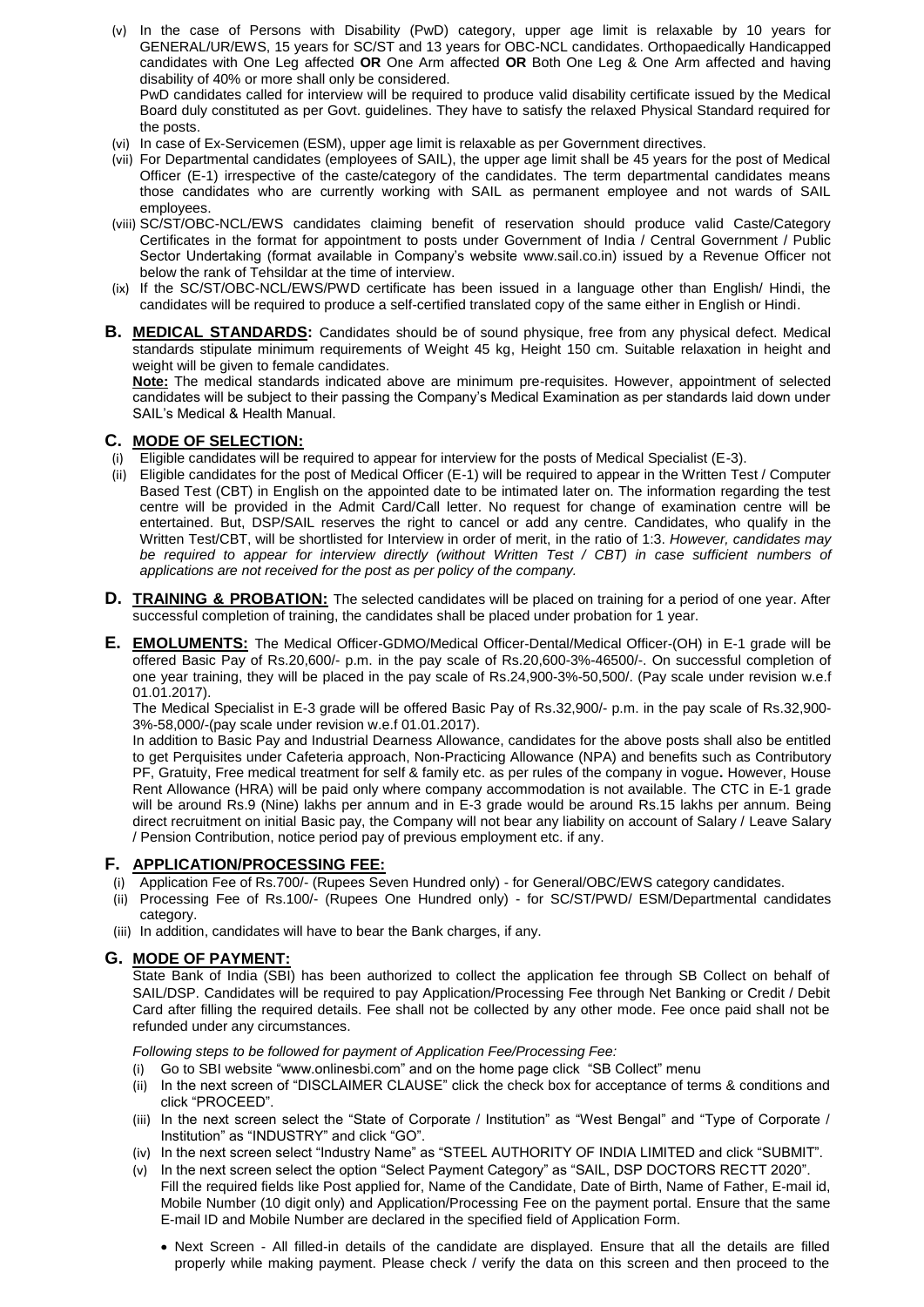payment screen. SAIL or SBI will not be responsible, in case a candidate deposits the fee against a different account.

- Submit the payment through Net Banking / Credit Card / Debit Card.
- Candidate will have to bear the bank charges, if any, in addition to the application fee.
- On successful payment, the candidate is required to **print the e-receipt for enclosing with Application form** and for future reference.

### **H. HOW TO APPLY:**

(i) Eligible & interested candidates are required to send scanned copy (PDF file) of duly filled-in and signed application form (Annexure-A: Format of application) with recent identifiable colour photograph (same photograph should be affixed for the entire selection process whenever required) pasted on it along with **self-attested** following scanned documents (pdf file) to **dspintake@gmail.com** from their **own email id** (which will be used for all communication) latest by **09/01/2021**. Candidates are advised to check their mail frequently, as communication with the candidates including schedule of Written Test/CBT/interview etc. will be intimated through email.

| <b>File Name</b>                                                                                             | Documents(pdf file)                                                                                                     |  |  |  |  |  |
|--------------------------------------------------------------------------------------------------------------|-------------------------------------------------------------------------------------------------------------------------|--|--|--|--|--|
| Enclo-I                                                                                                      | Proof of Date of Birth (Class X pass certificate of recognized Board/Council &/ or Birth                                |  |  |  |  |  |
|                                                                                                              | Certificate issued by Registrar of Birth & Death).                                                                      |  |  |  |  |  |
| Enclo-II                                                                                                     | Caste/Category Certificate, wherever applicable.                                                                        |  |  |  |  |  |
| Enclo-III                                                                                                    | MBBS/BDS Certificate (as applicable) for Medical Officer - GDMO/Dental OR                                               |  |  |  |  |  |
| (documents in<br>support of                                                                                  | $MBBS + DIH$ Certificate for Medical Officer - (OH) OR                                                                  |  |  |  |  |  |
| essential                                                                                                    | MBBS/BDS + relevant PG qualification certificate (as applicable) for Medical Specialist                                 |  |  |  |  |  |
| minimum                                                                                                      |                                                                                                                         |  |  |  |  |  |
| qualification)                                                                                               |                                                                                                                         |  |  |  |  |  |
| Enclo-IV                                                                                                     | Experience certificate(s),<br>required<br>qualification<br>showing<br>post<br>experience<br>the<br>from<br>employer(s). |  |  |  |  |  |
| Enclo-V                                                                                                      | Registration Certificate of MCI/DCI.                                                                                    |  |  |  |  |  |
| Enclo-VI                                                                                                     | Aadhar Card.                                                                                                            |  |  |  |  |  |
| E-receipt for payment of Application / Processing fees.<br>Enclo-VII                                         |                                                                                                                         |  |  |  |  |  |
| Imp: Annexure & all enclosures to be sent in separate file with corresponding file name [e.g. Annexure-A.pdf |                                                                                                                         |  |  |  |  |  |

should contain "filled-in & signed application", Enclo-I.pdf should contain "Class X Pass Certificate &/or Birth registration certificate" and so on].

- (ii) Before applying, the candidates should ensure that they fulfill all the eligibility norms. Their application in SAIL will be provisional as their eligibility will be verified first time at the time of Interview.
- (iii) Candidate must write his/her name as it appears in the Matriculation/Secondary certificate or equivalent examination. In case of change of name at a later stage, necessary documentary proof to be produced at the time of interview.
- (iv) Category (General/SC/ST/OBC-NCL/EWS/PWD/ESM) once declared in the application cannot be changed and no benefit of other caste/category will be subsequently admissible.
- (v) Incomplete application, illegible application, application without photograph & signature / application without application fee or processing fee / application not fulfilling the eligibility criteria will be summarily rejected. No communication in this regard will be entertained from the applicant. The decision of SAIL, DSP in all matters relating to eligibility, acceptance/ rejection of the application, issue of call letter/admit card will be final and binding on the candidates and no enquiry or correspondence will be entertained in this connection.

## **I. GENERAL:**

- (i) Candidate must be an Indian national.
- (ii) Minimum age of employment on regular basis in SAIL is 18 years.
- (iii) Candidates not fulfilling the requirements specified in this advertisement need not apply.
- (iv) Candidates possessing the requisite qualification through Distance Mode/Correspondence Course/Off Campus are not eligible to apply.
- (v) Candidates employed in Govt. Departments / PSUs / Autonomous Bodies shall have to produce NOC from the employer at the time of interview. In case of selection, candidates will be required to produce proper discharge certificate from the employer at the time of taking up the appointment.
- (vi) PAYMENT OF TRAVELLING EXPENSES:
	- a) No Travelling Expenses would be payable to candidates called for Written Test / CBT and Medical Examination.
	- b) Outstation candidates attending the Interview at Durgapur or any other specified location will be reimbursed single to and fro AC-3 Tier Rail fare / Bus fare along with reservation and tatkal booking charges (if any), from the normal place of correspondence to the place of Interview by the shortest route, on production of original ticket(s), provided the distance covered by rail or road is more than 30 kilometers each way.
- (vii) SAIL, DSP reserves the right to reject any application or cancel the candidature or the whole process of Written Test / CBT / Interview, without assigning any reason thereof and no enquiry or correspondence will be entertained in this connection.
- (viii) Candidature of a candidate is liable to be rejected at any stage of recruitment process or even on joining, if any information provided by the candidate is found to be false or not in conformity with the eligibility criteria.
- (ix) Candidates will be considered for being called for the Written Test / CBT / Interview based on the information provided by them in their applications. As Date, Time & Place of Written Test / CBT / Interview will be intimated to eligible / short-listed candidates through email, candidates should ensure that information provided in the application are clear and legible, especially name, address, email id, phone number and not in running letter.
- (x) E-mail ID & Mobile Number, provided by the candidate in the Application form should remain valid till completion of the entire selection process.
- (xi) Applications received after closing date i.e. **09/01/2021** will not be considered. SAIL/DSP will not be responsible for loss of application in transit / delay / wrong delivery / non-delivery of communication at any stage of recruitment process.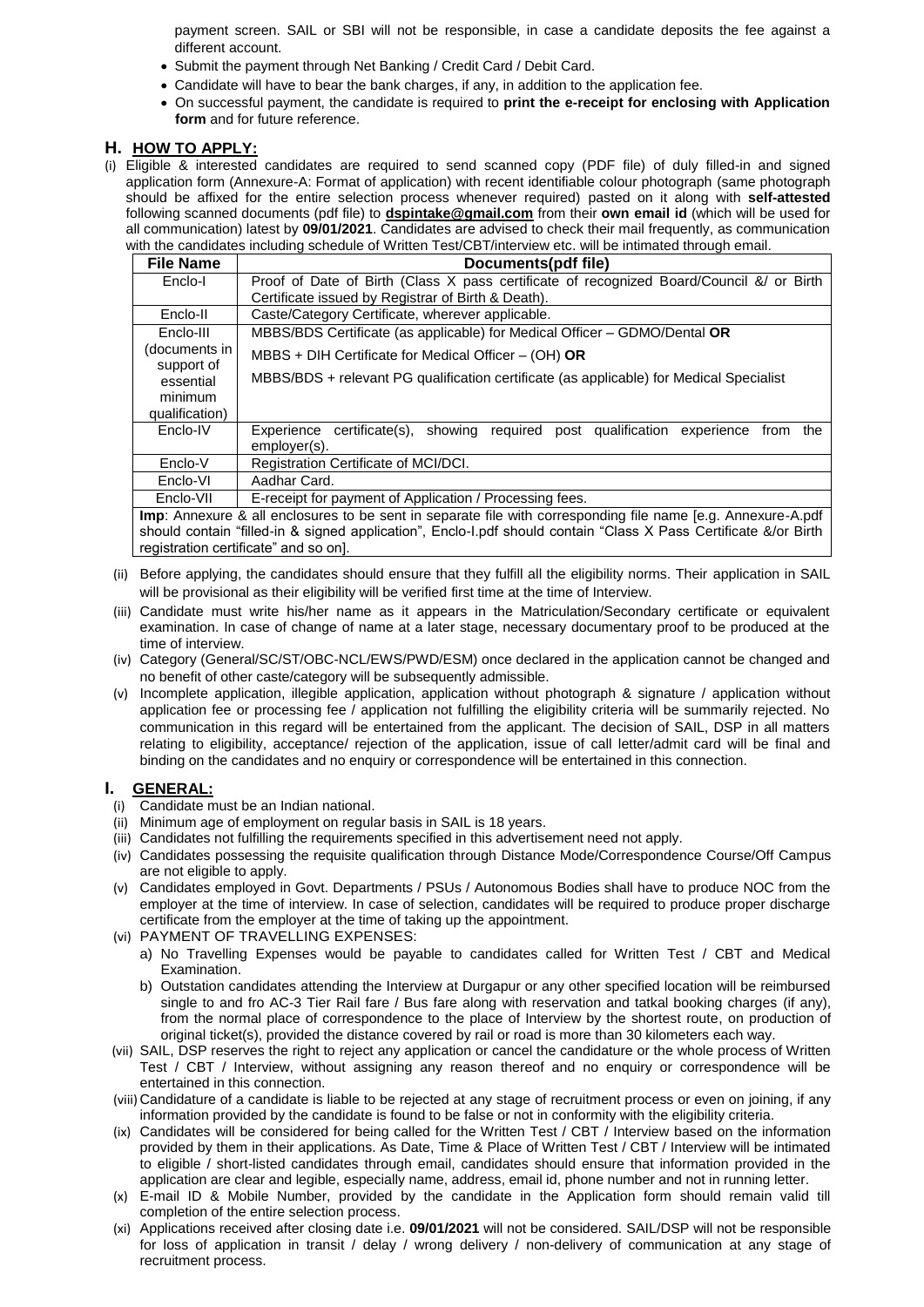- (xii) Ex-Serviceman candidates are required to produce Civil Equivalence certificate of his/her qualification from the competent authority at the time of interview.
- (xiii) Posts advertised are tentative. SAIL, DSP reserves the right to cancel / restrict / modify / alter the requirements advertised, if need so arise, without issuing any further notice or assigning any reason thereto; in which case DSP is not liable to compensate the applicant for the consequential damages.
- (xiv) The advertisement along with Application Form (Annexure-A) is available at SAIL website www.sail.co.in at the link "Careers" with url as http://sailcareers.com. Any subsequent changes, if made in the employment notice, shall be communicated through the email. Candidates are advised to keep themselves updated of the changes, if any.
- (xv) Candidates should retain the copy of E-receipt of Application/Processing Fee as they can be asked to produce it for future reference.

(xvi) Court of jurisdiction for any dispute will be at Durgapur.

(xvii)Closing date for receipt of applications through email is **09/01/2021**.

## **J. IMPORTANT DATES**

| <b>Receipt of applications</b> |              |  |  |  |  |
|--------------------------------|--------------|--|--|--|--|
| Opening date                   | Closing date |  |  |  |  |
| 09/12/2020                     | 09/01/2021   |  |  |  |  |